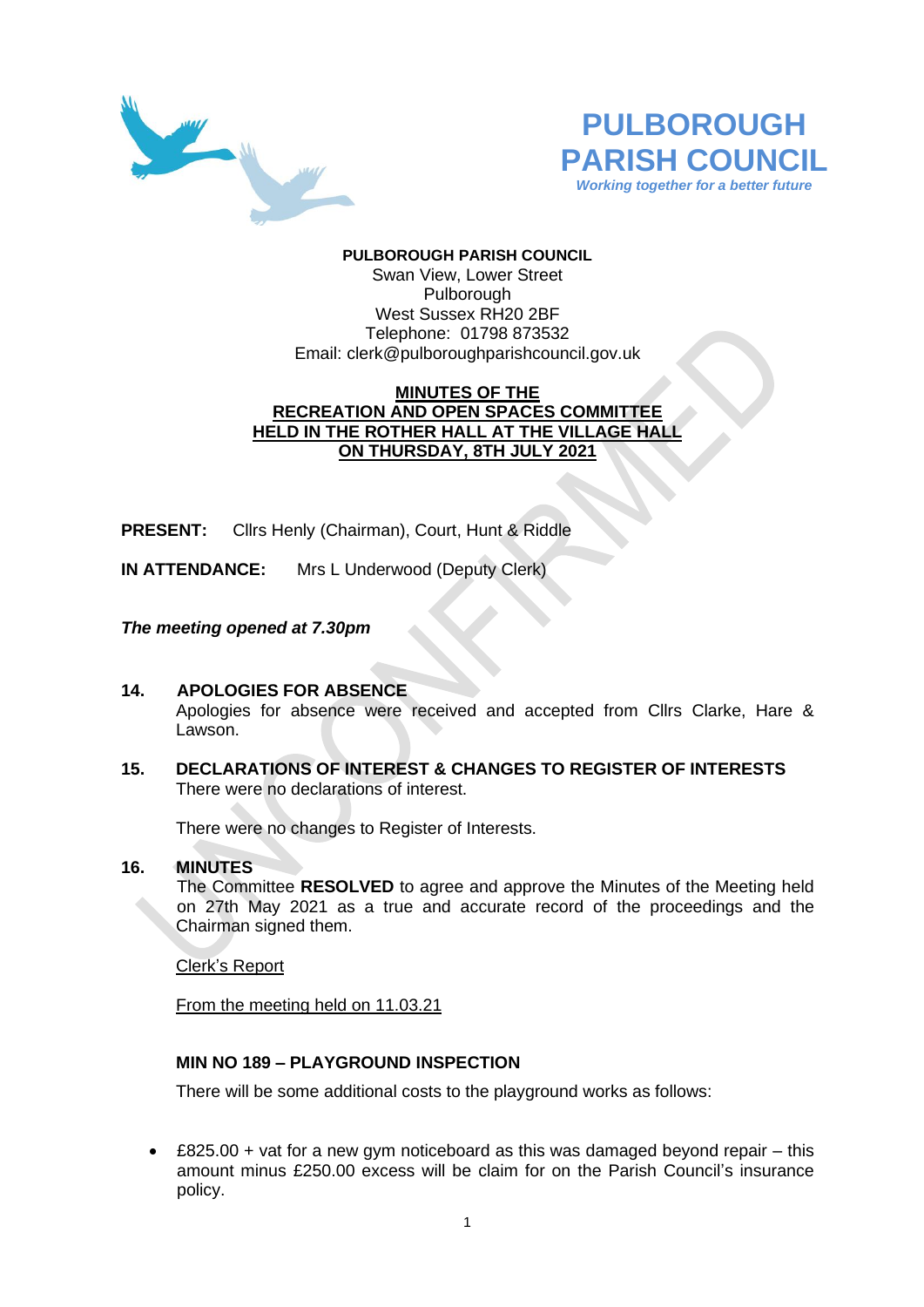- £536.00 + vat for a new slide section which has also been damaged beyond repair – this amount minus £250.00 excess will be claim for on the Parish Council's insurance policy.
- $£38.00 + vat whilst$  fitting the new tyre swing it was noticed that new 'Oilite Bushes' x 4 were required as the existing ones are worn. Approval has been given to proceed with these.

From the meeting held on 04.03.21

### **MIN NO 224 – DAMAGED BUS SHELTER ON STATION ROAD**

The bus shelter has now been replaced.

### **17. PUBLIC SPEAKING**

There were no public speakers.

### **18. RECREATION CLUB REPORTS**

SCYP had sent in a termly report, which were circulated under 'Correspondence' and the Cricket Club sent in a report as follows:

#### Cricket Club

*'We continue to recruit new players while retaining some of more experienced seniors which is the good news.*

*We have now completed half of the seasons fixtures but have only won two of the matches which has left us in the lower half of the division although not in a relegation situation at the moment.*

*Looking forward we are hopeful in improving our form in the remaining fixtures and, at least, stay in our current division.'*

# **19. FOOTBALL YOUTH FOOTBALL CLUB (FYFC) – MSF BLOCK BOOKING CHARGES**

The FYFC advised that they are looking to use the Multi Sports Facility for training sessions in the Winter season and would like the Committee to consider a concessionary block booking price. After some discussion, Members **RESOLVED** to **AGREE** an hourly rate of £4.50.

### **20. SIGNAGE AND MONITORING ON THE RECREATION GROUND/PLAY PARK**

Cllr. Hunt would like to propose that better signage, stating the required age limit to use the equipment, is displayed. Members received 3 quotations for different sizes of signs.

The Deputy Clerk advised that when the replacement gym equipment noticeboard is installed there will be posters displayed that show how each piece of equipment should be used and the suggested age of the user. Members **AGREED** that those posters would be sufficient. However, as the sign on the double gate is in poor condition, Members **RESOLVED** to **AGREE** to procced with the quotation from The Sign Shop for a large flat aluminium sign (supply only), totalling £60.00 +vat to replace the existing sign, with the same wording, but to leave the sentence out about closing at sunset.